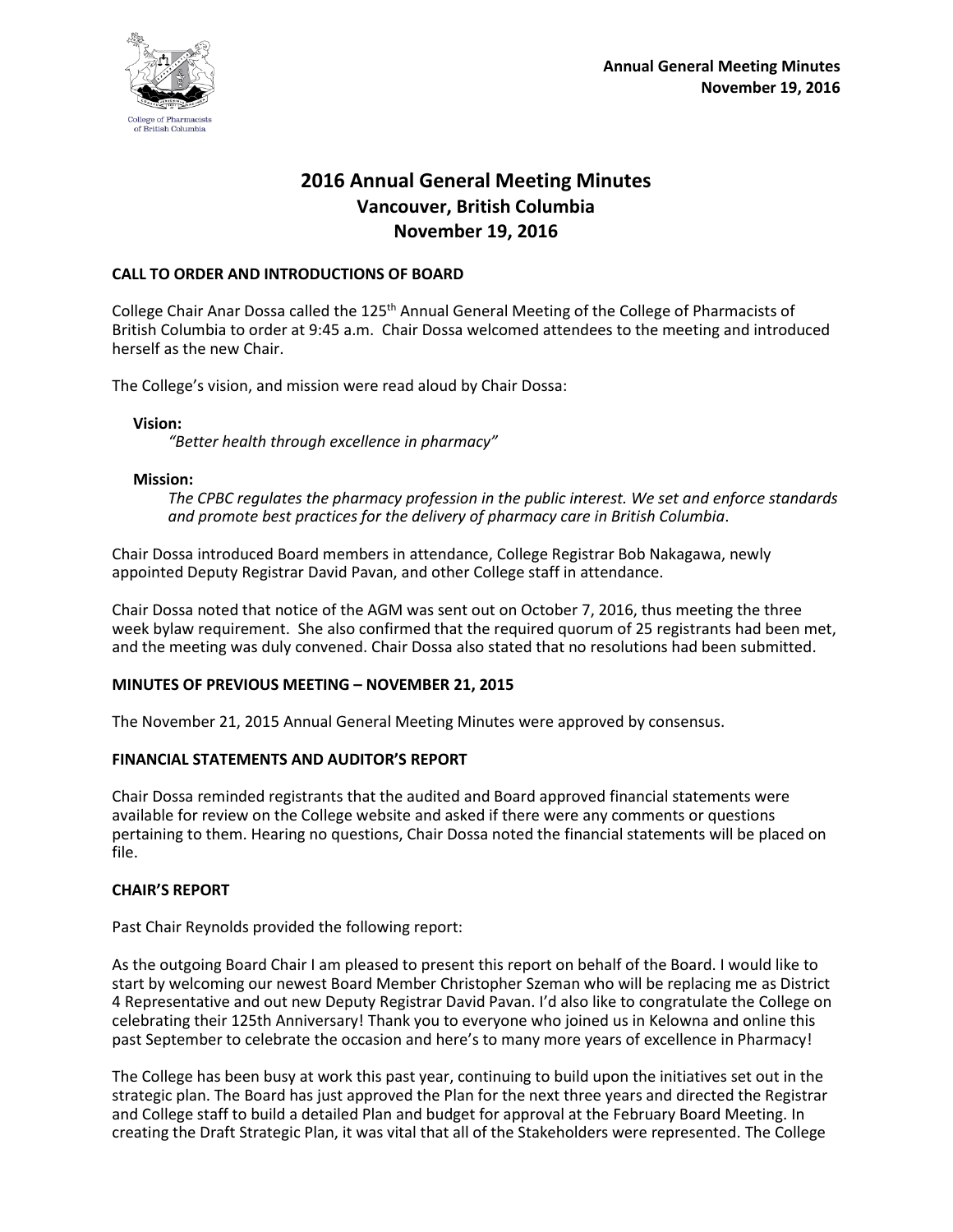

conducted a comprehensive Engagement Campaign using ThoughtExchange which garnered over 5,000 thoughts from 1300 people. The campaign also used the College's social media channels creating over 85,000 impressions. The new plan has a goal of strengthening the foundation of the College and thereby providing a sound base for further enhancements. By focusing on modernizing the legislation, on professional excellence, and drug therapy access we can enhance patient care.

The Board has adopted Right Touch regulation and hopes that going forward all bylaws, policies and Board discussions will keep this principle in mind.

As we move toward the future, I'd like to draw your attention to the incredible and effective work done by the College Staff over the past year. I'd first like to acknowledge the efforts of our Practice Review Team. The Practice Review Program has been instrumental in ensuring community pharmacies meet College standards and pharmacy professionals are applying their knowledge, skills, and abilities to deliver safe and effective pharmacy care. Considerable work has also gone into the development of the upcoming Practice Review Program for Hospital Practice. The results of the practice reviews will be used to modernize our legislation, as the tools we are using to assess registrants enable us to identify legislation that requires enhancement.

This year also saw renewed focus towards developing a proposal for pharmacist prescribing in BC. A Certified Pharmacist Prescriber Draft Framework was developed which includes information on societal need, proposed eligibility criteria and standards limits and conditions. The Draft Framework was used to help facilitate stakeholder engagement, and the College conducted one of the most wide-reaching stakeholder engagements the College has ever seen, working with over 25 different groups and organizations and receiving over 11,000 comments from over 1,500 survey respondents. Pharmacists are primary care providers, we will need to work with our healthcare partners to ensure access to advanced care for all British Colombians. This is an important advance in public health as was pointed out by Dr. Ross Tsuyuki's presentation at the Board meeting yesterday. By allowing pharmacists to prescribe and order lab tests we can screen for risk factors and treat conditions that put the public at risk. There is strong evidence to support advanced scope of practice. Pharmacist prescribing would provide better outcomes for patients and save the health care system money. As I said we will need to get this message out to the stakeholders to ensure pharmacist prescribing becomes a reality.

We're also over a year into the College's launch of The DrugSafeBC Program. Community pharmacies across the Province are now equipped with time-delay safes to store all narcotics. This has resulted in a major reduction in pharmacy robberies. From 41 in 2015 to just 5 in 2016. I'd like to take this time to recognize Chief Constable Adam Palmer and the Vancouver Police Department for their support throughout the creation and implementation as well as all the pharmacies across the province for their participation.

An internal review of the organization was recently completed and has given us direction moving forward as to the needs of the College and staff in light of the continued growth of the organization. By implementing the recommendations the College will be able to better address the needs of the public and our registrants. The next step is to do an external review to ensure we work cooperatively with our partners to ensure better health outcomes for the public. I am sure Bob and David look forward to enact change within the organization to ensure the College has the foundation to move forward in this exciting and challenging time.

Finally I would also like to take this opportunity to acknowledge those of you who volunteer your time on committees. Committees accomplish very important work, and we thank you for your dedication to the profession and your hard work.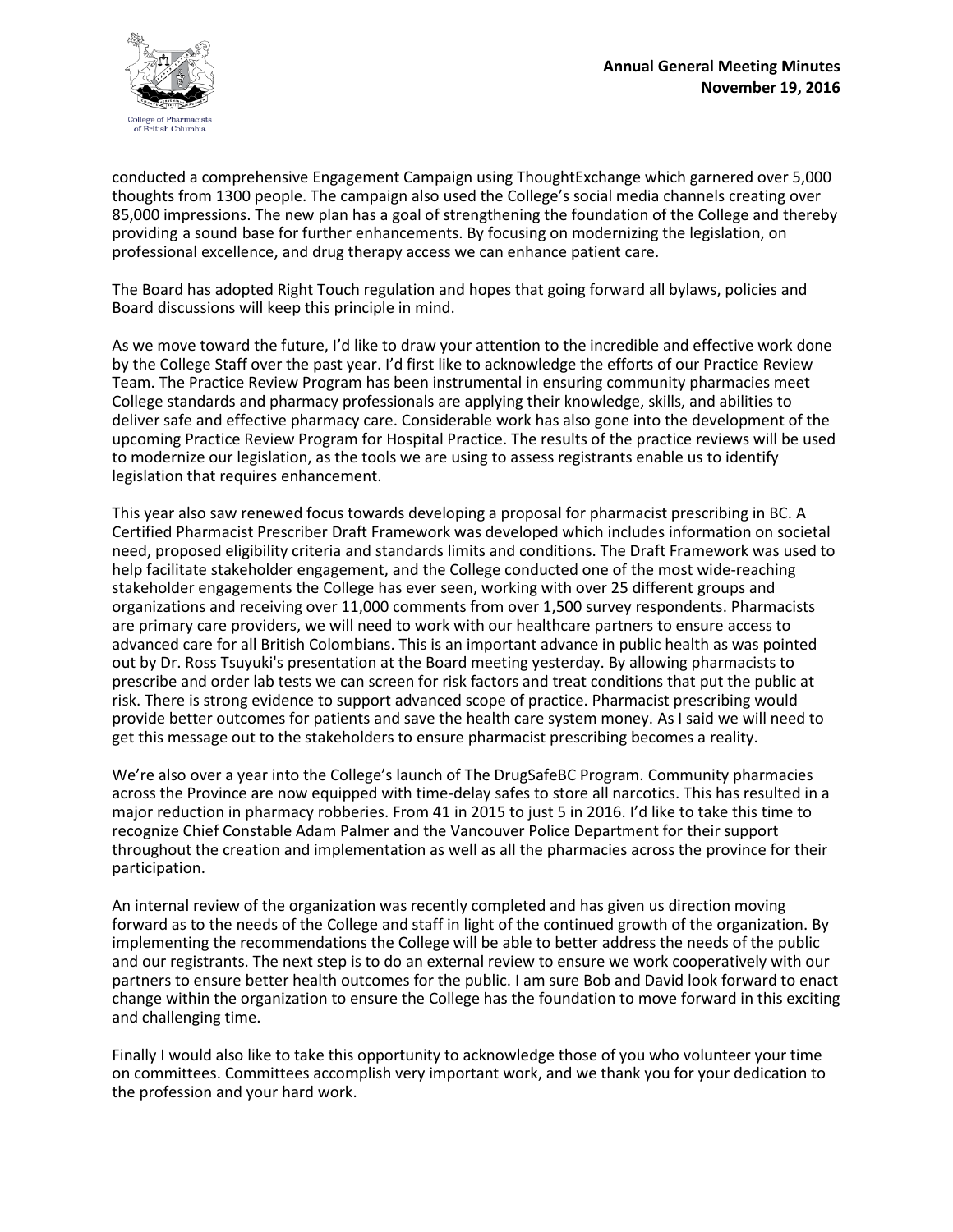

Anar and Mona have a great team of directors to accomplish the work ahead and I will miss working with all of them and the staff.

In conclusion I would like to thank the staff, Board and the many volunteers for their time and effort for making my year as Board Chair an enjoyable and successful one.

### **REGISTRAR'S REPORT**

Registrar Nakagawa provided the following report:

I'm proud of what the College was able to accomplish this year. There continues to be a lot happening in pharmacy practice, and this has a huge impact on the College. It doesn't seem to matter how bad the economy is, or what the pressures are on the professions, the number of pharmacies and pharmacy professionals continues to increase.

The leadership of our dynamic and action-oriented Board, the dedication of College staff, and the hard work of registrants across the province have allowed us to accomplish much this year. We are all dedicated to providing better health through excellence in pharmacy.

### **DrugSafeBC Drastically Reduces Pharmacy Robberies**

- As our Past Chair mentioned, reducing the number of robberies in pharmacies across BC was essential for us in protecting the public and our registrants.
- As you can appreciate, these are very traumatic events for everyone involved.
- On September 15, 2015 the College held a press conference to launch its DrugSafeBC public awareness campaign.
- All community pharmacies implemented new security measures including installing time-delay safes to store narcotic and targeted drugs, and displaying College-produced signage in their stores to deter robberies.
- In addition to standard signage provided to all community pharmacies, the DrugSafeBC campaign featured print, radio, television and social media ads to build awareness of the new security measures.
- DrugSafeBC is expected to have a huge impact in curbing the flow of dangerous narcotics from pharmacies onto the street, in fact, since launching to program, there has been a significant decrease in the number of pharmacy robberies in BC.
	- o There were 39 pharmacy robberies in 2014 and 41 between January and September of 2015.
	- o Since implementation, there have only been 8 recorded incidents, and only 5 so far in 2016.

#### **Practice Review Program: Year 1**

- The College implemented the Practice Review Program (PRP) in community pharmacies in January 2015.
- As you know, these are an in-person review of a pharmacy professional's practice and the pharmacy where they work.
- As part of this practice review program, every pharmacy professional and pharmacy will be reviewed at least once every six years to ensure they meet College standards.
- In its first year, the College completed over 200 Pharmacy Reviews and more than 550 Pharmacy Professional Reviews.
- The progress to date shows that the College is on track to review every pharmacy professional and every pharmacy within the 6-year time frame.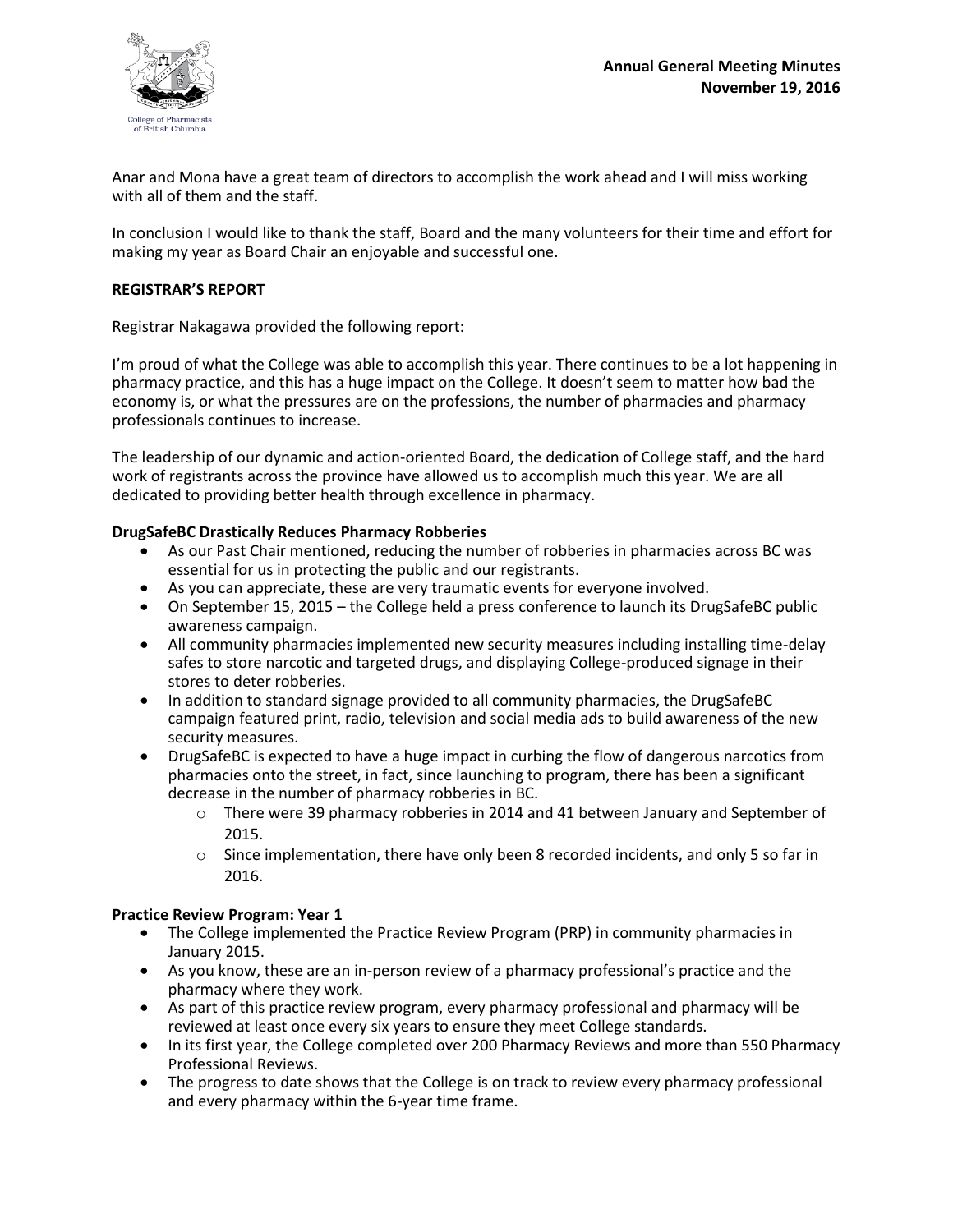

- These practice reviews will help us ensure all registrants and practice settings meet College standards and are appropriately protecting public safety.
- PRP will expand to include hospital practice in early 2017.

# **Pharmacy Technician Bridging Program Ends**

- The College began regulating pharmacy technicians in 2010/11, with a 5-year transition timeline for those who were currently practicing as pharmacy assistants to meet the requirements for regulation.
- This transition timeline ended on December 31, 2015
- The College now regulates 1331 pharmacy technicians across the province.

## **College Wins Appeal in Incentives Case**

- The Board of the College of Pharmacists of BC strongly believes that incentives negatively impact a patient's decision to receive a prescription and/or pharmacy service.
- As a result, the Board felt compelled to act within their jurisdiction to protect public safety by implementing bylaws that prohibit the provision of incentives for a prescription or pharmacy service.
- In 2014, the bylaws were contested and the BC Supreme Court ruled against the bylaws.
- As you know, the College appealed this decision, and in January of this year the BC Court of Appeal ruled unanimously to reinstate the College's bylaws.
- A request to file an appeal against the College's bylaws was made to the Supreme Court of Canada in later 2016, but that request was dismissed with costs.

### **Growth**

- As I mentioned, the number of pharmacies and pharmacy professionals continues to increase.
- We registered nearly 400 new pharmacists, 730 new pharmacy technicians, and over 90 new pharmacies.
- We also have over 3722 pharmacists authorized to administer injections.
- **Community Pharmacies:** 63 opened / 32 closed **Hospital Pharmacies:** 0 opened / 0 closed **TOTAL:** 1297 community pharmacies and 70 hospital pharmacies
- **Registered Pharmacists Total Active: 5,818 as of November 15, 2016** With 5,434 in the 2014-15 fiscal year, this represents a net increase over the previous year.
- **Pharmacy Technicians** 1391 pharmacy technicians were registered, 239 were pre- registered.

# **Strategic Planning**

- As the College's 2014/15 2016/17 Strategic Plan comes to a close, the Board has asked us to involve registrants to help scope out the next Strategic Plan.
- As the Past Chair highlighted, the College used ThoughtExchange, an online engagement tool, to capture feedback from registrants, health care professionals and the public in January 2016.
- Over 1300 participated in the ThoughtExchange process contributing over 5000 thoughts and ideas.

### **Closing remarks**

- I look forward to working together with registrants and the Board in the year ahead. Please continue to share your ideas and feedback with us.
- It is an honour and a privilege to serve as Registrar of the College.